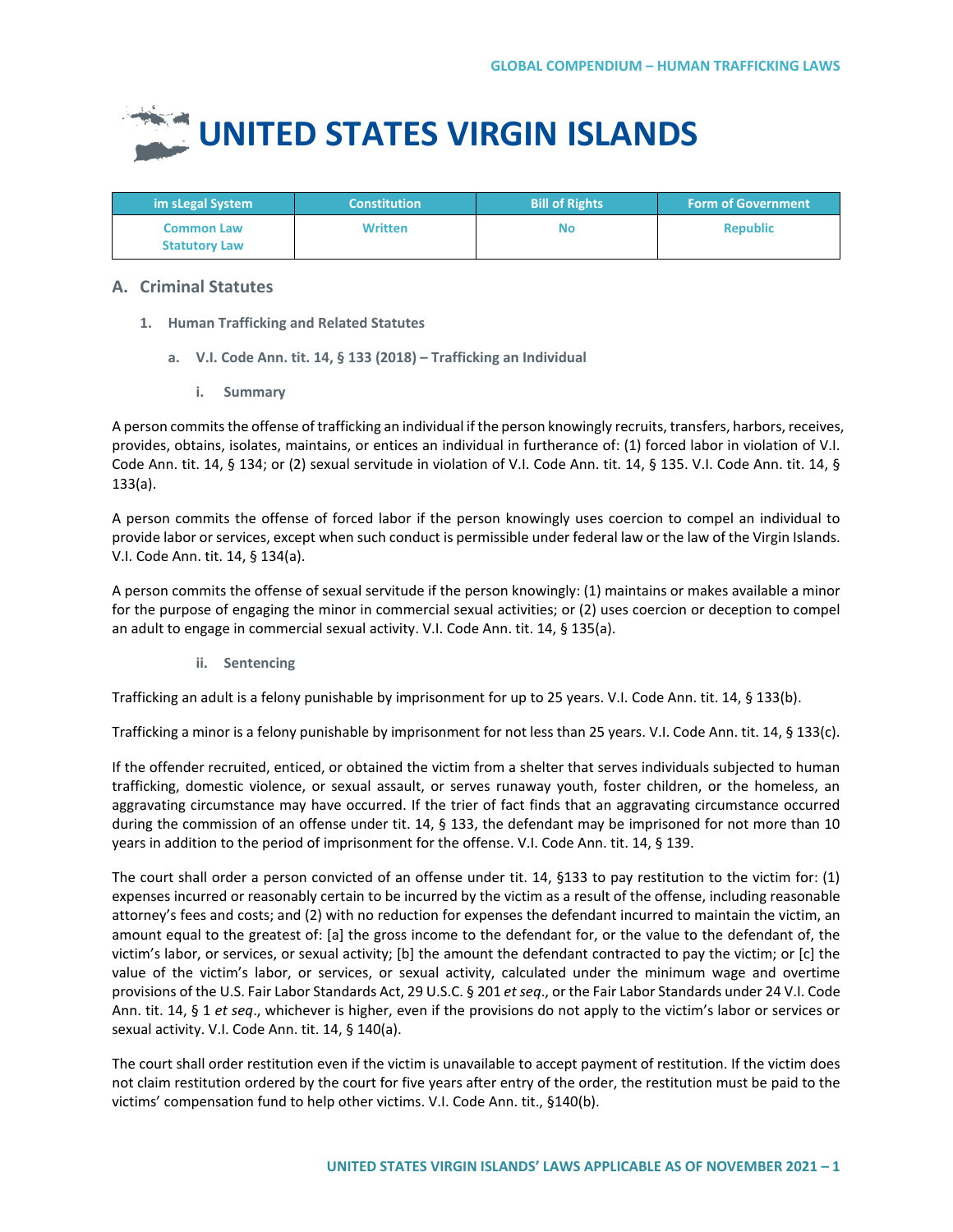On motion, the court shall order a person convicted of an offense under tit. 14, § 133 to forfeit any interest in real or personal property that: (1) was used or intended to be used to commit or facilitate the commission of the offense; or (2) constitutes proceeds or was derived from proceeds that the person obtained, directly or indirectly, as a result of the offense. V.I. Code Ann. tit. 14, § 141(a).

Proceeds from the public sale or auction of forfeited property must first be distributed to victims who have been awarded restitution or have obtained a judgment in a civil action for a human trafficking offense. V.I. Code Ann. tit. 14, § 141(c).

## **iii. Statute of Limitations**

There is no limitation of the time within which a prosecution for human trafficking shall be commenced. V.I. Code Ann. tit. 5, § 3541(a)(1); *cf*. V.I. Code Ann. tit. 14, § 132(5).

- **b. V.I. Code Ann. tit. 14, § 134 (2018) – Forced Labor**
	- **i. Summary**

A person commits the offense of forced labor if the person knowingly uses coercion to compel an individual to provide labor or services, except when such conduct is permissible under federal law or the law of the Virgin Islands. V.I. Code Ann. tit. 14, § 134(a).

"Coercion" means:

- (1) the use or threat of force against, abduction of, serious harm to, or physical restraint of, an individual;
- (2) the use of a plan, pattern, or statement with intent to cause an individual to believe that failure to perform an act will result in the use of force against, abduction of, serious harm to, or physical restraint of, an individual;
- (3) the abuse or threatened abuse of law or legal process;
- (4) controlling or threatening to control an individual's access to a controlled substance as defined in [V.I. Code Ann. tit. 19,] §§ 593(7) and 595, and any drug that has been declared by the Virgin Islands, state, or federal law to be illegal for sale, use, or possession unless lawfully dispensed under a prescription or over the counter;
- (5) the destruction or taking of or the threatened destruction or taking of an individual's identification document or other property;
- (6) the use of debt bondage (defined below);
- (7) the use of an individual's physical or mental impairment when the impairment has a substantial adverse effect on the individual's cognitive or volitional function; or
- (8) the commission of civil or criminal fraud.

V.I. Code Ann. tit. 14, § 132(2).

"Debt bondage" means inducing an individual to provide:

- (1) commercial sexual activity in payment toward or satisfaction of a real or purported debt; or
- (2) labor or services in payment toward or satisfaction of a real or purported debt if:

the reasonable value of the labor or services is not applied toward the liquidation of the debt; or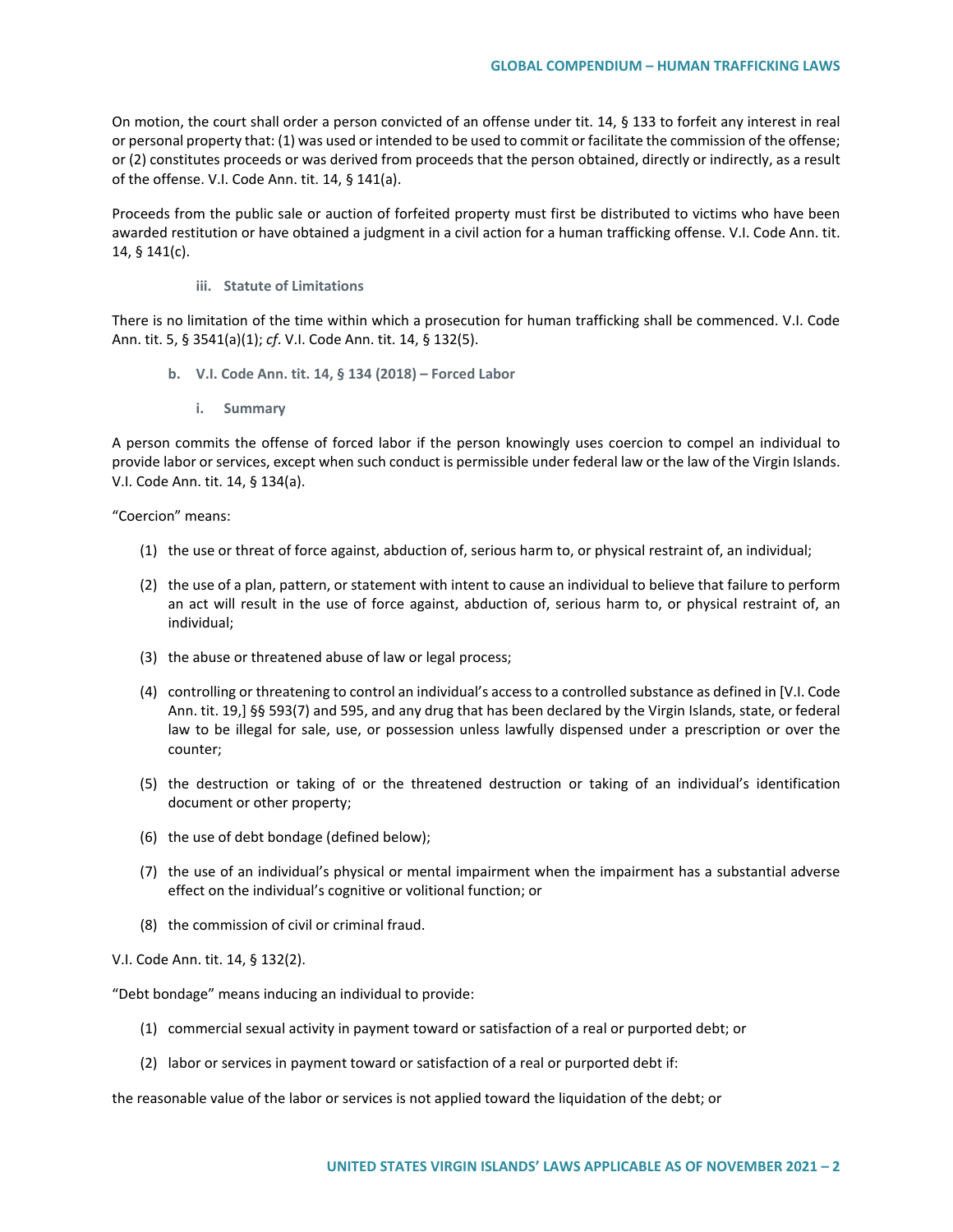the length of the labor or services is not limited and the nature of the labor or services is not defined.

V.I. Code Ann. tit. 14, § 132(4).

**ii. Sentencing**

Forced labor of an adult is a felony punishable by imprisonment for not more than 30 years and a fine of not more than USD 25,000. V.I. Code Ann. tit. 14, § 134(b).

Forced labor of a minor is a felony punishable by imprisonment for not more than 30 years and a fine of not more than USD 40,000. V.I. Code Ann. tit. 14, § 134(c).

If the offender recruited, enticed, or obtained the victim from a shelter that serves individuals subjected to human trafficking, domestic violence, or sexual assault, or serves runaway youth, foster children, or the homeless, an aggravating circumstance may have occurred. If the trier of fact finds that an aggravating circumstance occurred during the commission of an offense under tit. 14, § 134, the defendant may be imprisoned for not more than 10 years in addition to the period of imprisonment for the offense. V.I. Code Ann. tit. 14, § 139.

The court shall order a person convicted of an offense under tit. 14, §134 to pay restitution to the victim for: (1) expenses incurred or reasonably certain to be incurred by the victim as a result of the offense, including reasonable attorney's fees and costs; and (2) with no reduction for expenses the defendant incurred to maintain the victim, an amount equal to the greatest of: [a] the gross income to the defendant for, or the value to the defendant of, the victim's labor, or services, or sexual activity; [b] the amount the defendant contracted to pay the victim; or [c] the value of the victim's labor, or services, or sexual activity, calculated under the minimum wage and overtime provisions of the U.S. Fair Labor Standards Act, 29 U.S.C. § 201 *et seq*., or the Fair Labor Standards under 24 V.I. Code Ann. tit. 14, § 1 *et seq*., whichever is higher, even if the provisions do not apply to the victim's labor or services or sexual activity. V.I. Code Ann. tit. 14, § 140(a).

The court shall order restitution even if the victim is unavailable to accept payment of restitution. If the victim does not claim restitution ordered by the court for five years after entry of the order, the restitution must be paid to the victims' compensation fund to help other victims. V.I. Code Ann. tit., §140(b).

On motion, the court shall order a person convicted of an offense under tit. 14, § 134 to forfeit any interest in real or personal property that: (1) was used or intended to be used to commit or facilitate the commission of the offense; or (2) constitutes proceeds or was derived from proceeds that the person obtained, directly or indirectly, as a result of the offense. V.I. Code Ann. tit. 14, § 141(a). Proceeds from the public sale or auction of forfeited property must first be distributed to victims who have been awarded restitution or have obtained a judgment in a civil action for a human trafficking offense. V.I. Code Ann. tit. 14, § 141(c).

**iii. Statute of Limitations**

There is no limitation of the time within which a prosecution for human trafficking shall be commenced. V.I. Code Ann. tit. 5, § 3541(a)(1). Human trafficking means the commission of an offense under sections 133 through 137 of title 14. V.I. Code Ann. tit. 14, § 132(5).

- **c. V.I. Code Ann. tit. 14, § 135 (2018) – Sexual Servitude**
	- **i. Summary**

A person commits the offense of sexual servitude if the person knowingly: (1) maintains or makes available a minor for the purpose of engaging the minor in commercial sexual activities; or (2) uses coercion or deception to compel an adult to engage in commercial sexual activity. V.I. Code Ann. tit. 14, § 135(a).

"Commercial sexual activity" means sexual activity for which anything of value is given to, promised to, or received by a person. V.I. Code Ann. tit. 14, § 132(3).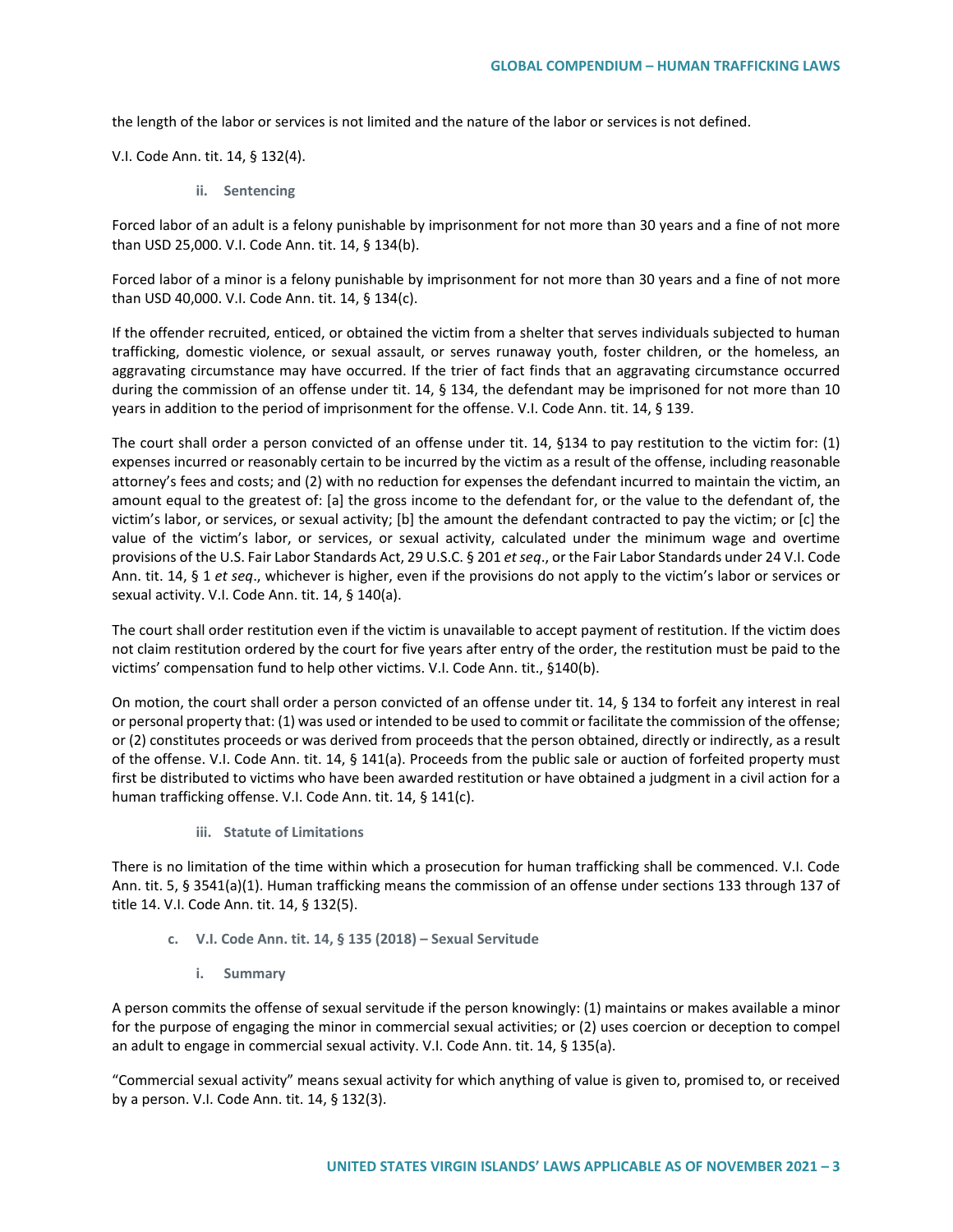It is not a defense that the minor consented to engage in commercial sexual activity or that the defendant believed the minor was an adult. V.I. Code Ann. tit. 14, § 135(b).

**ii. Sentencing**

Sexual servitude under subsection (a)(1) (pertaining to minors) is a felony punishable by imprisonment for at least 30 years and a fine of up to USD 100,000. V.I. Code Ann. tit. 14, § 135(c).

Sexual servitude under subsection (a)(2) (pertaining to adults) is a felony punishable by imprisonment for at least 30 years and up to 50 years. V.I. Code Ann. tit. 14, § 135(d).

If the offender recruited, enticed, or obtained the victim from a shelter that serves individuals subjected to human trafficking, domestic violence, or sexual assault, or serves runaway youth, foster children, or the homeless, an aggravating circumstance may have occurred. If the trier of fact finds that an aggravating circumstance occurred during the commission of an offense under tit. 14, § 135, the defendant may be imprisoned for not more than 10 years in addition to the period of imprisonment for the offense. V.I. Code Ann. tit. 14, § 139.

The court shall order a person convicted of an offense of under tit. 14, §135 to pay restitution to the victim for: (1) expenses incurred or reasonably certain to be incurred by the victim as a result of the offense, including reasonable attorney's fees and costs; and (2) with no reduction for expenses the defendant incurred to maintain the victim, an amount equal to the greatest of: [a] the gross income to the defendant for, or the value to the defendant of, the victim's labor, or services, or sexual activity; [b] the amount the defendant contracted to pay the victim; or [c] the value of the victim's labor, or services, or sexual activity, calculated under the minimum wage and overtime provisions of the U.S. Fair Labor Standards Act, 29 U.S.C. § 201 *et seq*., or the Fair Labor Standards under 24 V.I. Code Ann. tit. 14, § 1 *et seq*., whichever is higher, even if the provisions do not apply to the victim's labor or services or sexual activity. V.I. Code Ann. tit. 14, § 140(a).

The court shall order restitution even if the victim is unavailable to accept payment of restitution. If the victim does not claim restitution ordered by the court for five years after entry of the order, the restitution must be paid to the victims' compensation fund to help other victims. V.I. Code Ann. tit., §140(b).

On motion, the court shall order a person convicted of an offense under tit. 14, § 135 to forfeit any interest in real or personal property that: (1) was used or intended to be used to commit or facilitate the commission of the offense; or (2) constitutes proceeds or was derived from proceeds that the person obtained, directly or indirectly, as a result of the offense. V.I. Code Ann. tit. 14, § 141(a).

Proceeds from the public sale or auction of forfeited property must first be distributed to victims who have been awarded restitution or have obtained a judgment in a civil action for a human trafficking offense. V.I. Code Ann. tit. 14, § 141(c).

**iii. Statute of Limitations**

There is no limitation of the time within which a prosecution for human trafficking shall be commenced. V.I. Code Ann. tit. 5, § 3541(a)(1); *cf*. V.I. Code Ann. tit. 14, § 132(5).

- **d. V.I. Code Ann. tit. 14, § 136 (2018) – Patronizing a Victim of Sexual Servitude** 
	- **i. Summary**

A person commits the crime of patronizing a victim of sexual servitude if the person knowingly gives, agrees to give, or offers to give anything of value so that an individual may engage in commercial sexual activity with another individual and the person knows that the other individual is a victim of sexual servitude. V.I. Code Ann. tit. 14, § 136(a).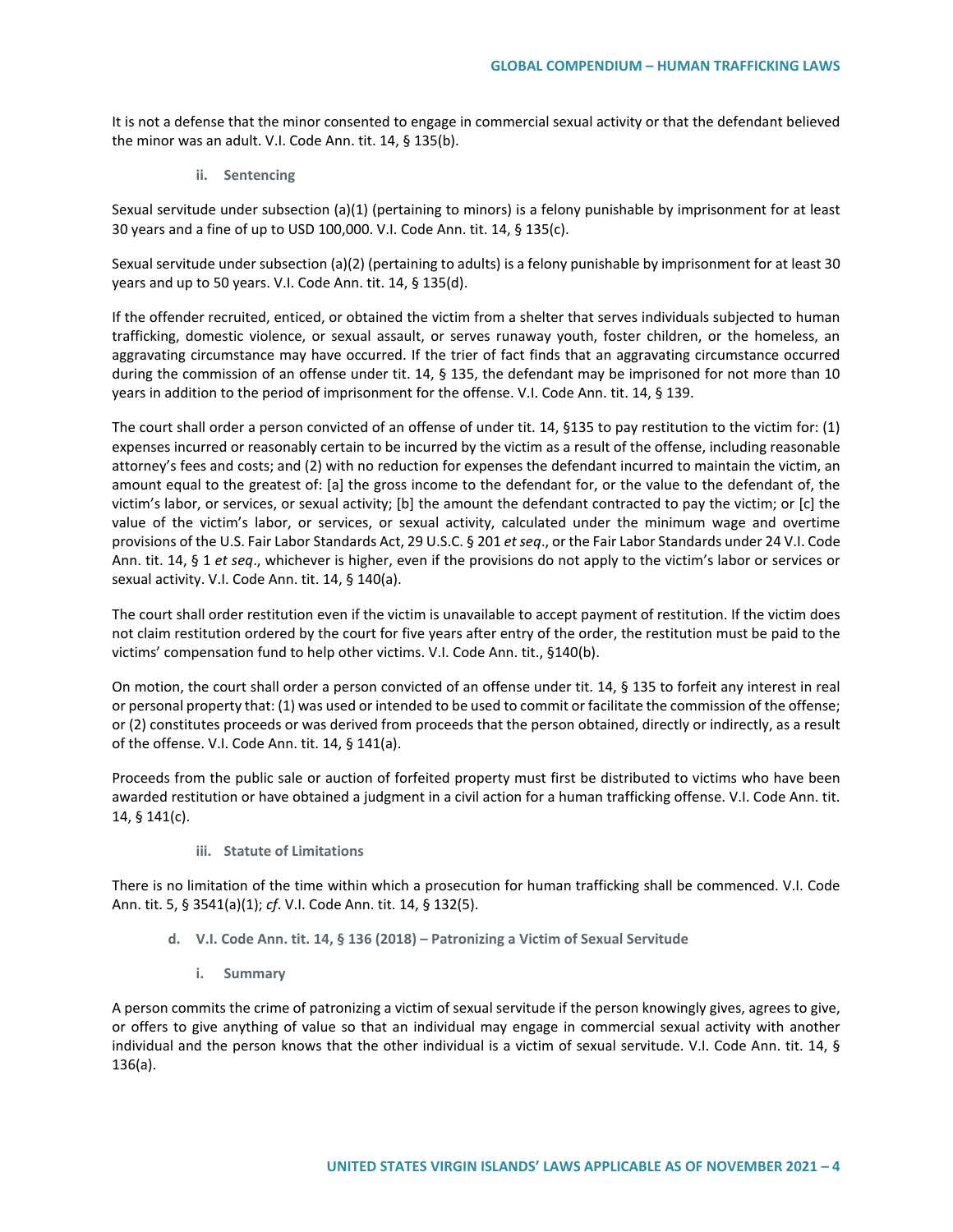**ii. Sentencing**

Patronizing a victim of sexual servitude who is an adult is a felony punishable by imprisonment for not more than 10 years. V.I. Code Ann. tit. 14, § 136(b).

Patronizing a victim of sexual servitude who is a minor is a felony punishable by imprisonment for not more than 20 years. V.I. Code Ann. tit. 14, § 136(b).

**iii. Statute of Limitations**

There is no limitation of the time within which a prosecution for human trafficking shall be commenced. V.I. Code Ann. tit. 5, § 3541(a)(1); *cf*. V.I. Code Ann. tit. 14, § 132(5).

- **e. V.I. Code Ann. tit. 14, § 137 (2018) – Patronizing a Minor for Commercial Sexual Activity**
	- **i. Summary**

A person commits the offense of patronizing a minor for commercial sexual activity if:

- (1) with the intent that an individual engage in commercial sexual activity with a minor, the person gives, agrees to give, or offers to give anything of value to a minor or another person so that the individual may engage in commercial sexual activity with a minor; or
- (2) the person gives, agrees to give, or offers to give anything of value to a minor or another person so that an individual may engage in commercial sexual activity with a minor.

V.I. Code Ann. tit. 14, § 137(a).

**ii. Sentencing**

Patronizing a minor for commercial sexual activity under subsection (a)(1) is a felony punishable by imprisonment for not more than 15 years. V.I. Code Ann. tit. 14, § 137(b).

Patronizing a minor for commercial sexual activity under subsection (a)(2) is a felony punishable by imprisonment for not more than 10 years. V.I. Code Ann. tit. 14, § 137(c).

**iii. Statute of Limitations**

There is no limitation of the time within which a prosecution for human trafficking shall be commenced. V.I. Code Ann. tit. 5, § 3541(a)(1); *cf*. V.I. Code Ann. tit. 14, § 132(5).

**f. V.I. Code Ann. tit. 14, § 138 (2018) – Business Entity Liability** 

A business entity may be prosecuted for an offense under sections 133 through 137 (trafficking an individual, forced labor, sexual servitude, patronizing a victim of sexual servitude, patronizing a minor for commercial sexual activity) only if:

- (1) the entity knowingly engages in conduct that is human trafficking; or
- (2) an employee or nonemployee agent of the entity engages in conduct that is human trafficking and the conduct is part of a pattern of activity for the benefit of the entity, which the entity knew was occurring and failed to take effective action to stop.

V.I. Code Ann. tit. 14, § 138(a).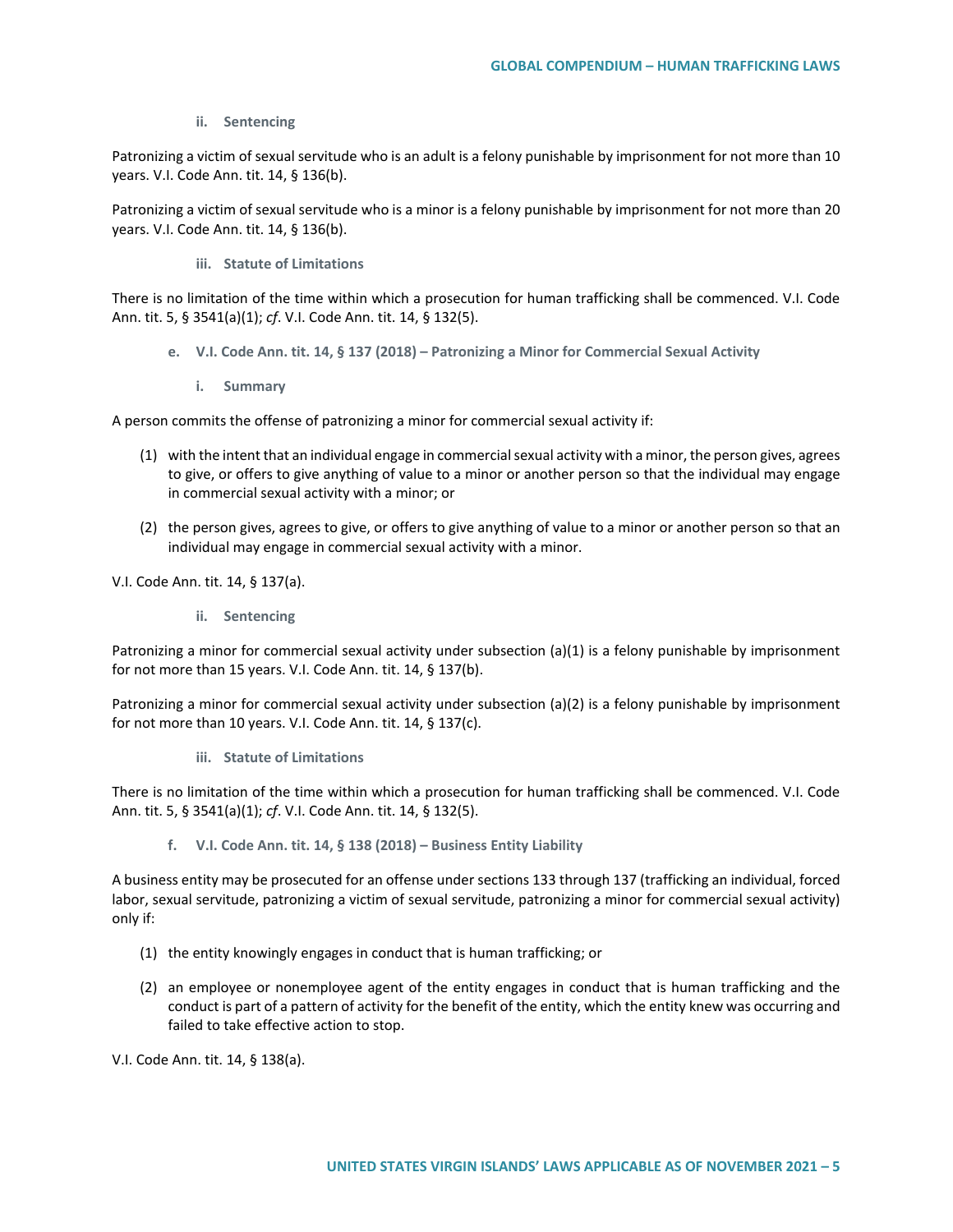When a business entity is convicted of a trafficking offense, the court may consider the severity of the entity's conduct. The court may order penalties in addition to the penalties otherwise provided for the offense, including: (1) a fine of not more than USD 1 million per offense; (2) disgorgement of profit from activities in violation of the Virgin Islands trafficking statutes; and (3) debarment from government contracts. V.I. Code Ann. tit. 14, § 138(b).

**g. V.I. Code Ann. tit. 14, § 141 (2018) – Forfeiture** 

On motion, the court shall order a person convicted of trafficking in individuals, forced labor, or sexual servitude to forfeit any interest in real or personal property that: (1) was used or intended to be used to commit or facilitate the commission of the offense; or (2) constitutes proceeds or was derived from proceeds that the person obtained, directly or indirectly, as a result of the offense. V.I. Code Ann. tit. 14, § 141(a).

Proceeds from the public sale or auction of forfeited property must first be distributed to victims who have been awarded restitution or have obtained a judgment in a civil lawsuit for a human trafficking offense. V.I. Code Ann. tit. 14, § 141(c).

**h. V.I. Code Ann. tit. 14, § 142 (2018) – Victim Confidentiality**

In an investigation of or a prosecution for a trafficking offense, law enforcement officers and the Attorney General's Office shall keep confidential the identity, pictures, and images of the alleged victim and the family of the alleged victim, except to the extent that disclosure is: (1) necessary for the purpose of investigation or prosecution; (2) required by law or court order; or (3) necessary to ensure provision of services or benefits for the victim or the victim's family. V.I. Code Ann. tit. 14, § 142.

**i. V.I. Code Ann. tit. 14, § 143 (2018) – Past Sexual Behavior of Victim**

In a prosecution for a trafficking offense or in a civil lawsuit by a victim under section 147, evidence of a specific instance of the alleged victim's past sexual behavior, or reputation, or opinion evidence of past sexual behavior of the alleged victim is not admissible unless the prosecution offers the evidence, pursuant to Virgin Islands Rule of Evidence 412(b), to prove a pattern of human trafficking by the defendant. V.I. Code Ann. tit. 14, § 143.

**j. V.I. Code Ann. tit. 14, § 144 (2018) – Immunity of Minor**

A person is not criminally liable or subject to a juvenile delinquency proceeding: (1) for prostitution or other nonviolent crimes if the individual was a minor at the time of the offense and committed the offense as a direct result of being a victim, or (2) for prostitution or engaging in commercial sexual activity if the individual was a minor at the time. V.I. Code Ann. tit. 14, § 144(a)–(b). A minor who meets one of these requirements is presumed to be a person in need of supervision as defined in V.I. Code Ann. tit. 5, § 2502(23). V.I. Code Ann. tit. 14, § 144(c).

The immunity granted by this section does not apply in a prosecution or a juvenile delinquency proceeding for patronizing a prostitute. V.I. Code Ann. tit. 14, § 144(d).

**k. V.I. Code Ann. tit. 14, § 145 (2018) – Affirmative Defense of Victim**

An individual charged with prostitution or other nonviolent offenses committed as a direct result of being a victim of human trafficking may assert an affirmative defense that the individual is a victim. V.I. Code Ann. tit. 14, § 145.

**l. V.I. Code Ann. tit. 14, § 146 (2018) – Motion to Vacate and Expunge Conviction**

A person convicted of prostitution or other nonviolent offenses committed as a direct result of being a victim of human trafficking may apply by motion to the Superior Court to vacate the conviction and expunge the record of conviction. The court may grant the motion on a finding that the participation in the offense was a direct result of being a victim of human trafficking. V.I. Code Ann. tit. 14, § 146(a). No official determination or documentation is required to grant such a motion, but an official determination or documentation from a federal, state, local, or tribal agency that the individual was a victim at the time of the offense creates a presumption that the individual's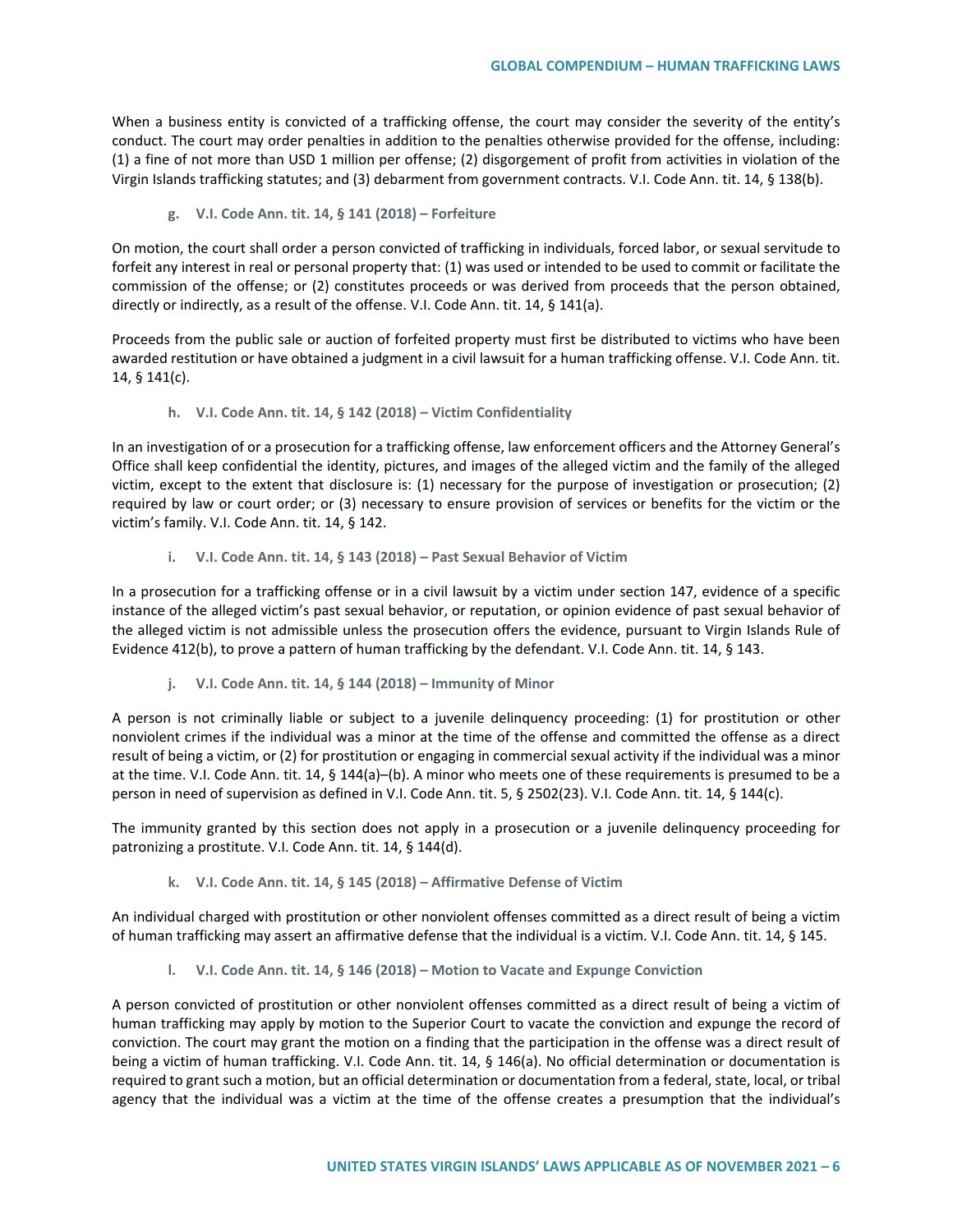participation was a direct result of being a victim. V.I. Code Ann. tit. 14, § 146(b). "A motion filed under subsection (a), any hearing conducted on the motion, and any relief granted are governed by 5 V.I.C., ch. 314." V.I. Code Ann. tit. 14, § 146(c).-

- **2. Online Child Sexual Exploitation and Child Pornography Offenses**
- V.I. Code Ann. tit. 14, § 488 Visual Medium Depicting Sexually Explicit Conduct
- V.I. Code Ann. tit. 14, § 489 Definitions; Computer Pornography
- V.I. Code Ann. tit. 14, § 490 Obscene Internet Contact with a Minor
- V.I. Code Ann. tit. 14, § 1024 Distribution of Child Pornography
	- **3. V.I. Code Ann. tit. 14, §§ 1721A–1724 (2012) – Sexual Offender Registration and Community Protection**

The Virgin Islands requires registration as a sex offender after convictions for crimes including trafficking of persons for illegal sexual activity, sex trafficking of children, distribution of child pornography, and similar offenses.

## **B. Civil Liability Statutes**

- **1. V.I. Code Ann. tit. 14, § 147 (2018) – Civil Lawsuits**
	- **a. Summary**

A victim may bring a civil lawsuit against a person who commits the offenses of trafficking an individual, forced labor, or sexual servitude. V.I. Code Ann. tit. 14, § 147(a).

**b. Damages**

A victim who prevails in a lawsuit under section 147 may recover compensatory damages, punitive damages, injunctive relief, and any other appropriate relief. The court shall also award reasonable attorney's fees and costs to a prevailing victim. V.I. Code Ann. tit. 14, § 147(a), (b).

Damages awarded must be offset by any restitution paid to the victim pursuant to V.I. Code Ann. tit. 14, § 140 for the same item. V.I. Code Ann. tit. 14, § 147(d).

This section does not preclude any other remedy available to a victim under federal law or the law of the Virgin Islands. V.I. Code Ann. tit. 14, § 147(a), (e).

**c. Statute of Limitations**

A lawsuit under this section must be commenced not later than 10 years after the later of the date on which the victim (1) no longer was subject to human trafficking; or (2) turned 18 years of age. V.I. Code Ann. tit. 14, § 147(c).

**C. Additional Statutes Specific to Human Trafficking**

**1. V.I. Code Ann. tit. 14, § 148 (2018) – Council on Human Trafficking** 

This provision establishes a Council on Human Trafficking within the Virgin Islands Department of Justice and addresses its duties.

**2. V.I. Code Ann. tit. 14, § 149 (2018) – Display of Public Awareness Sign** 

A public awareness sign that contains the Virgin Islands and the National Human Trafficking Resource Center hotline information must be displayed in every airport, marine transportation terminal facility rest area, and visitors' center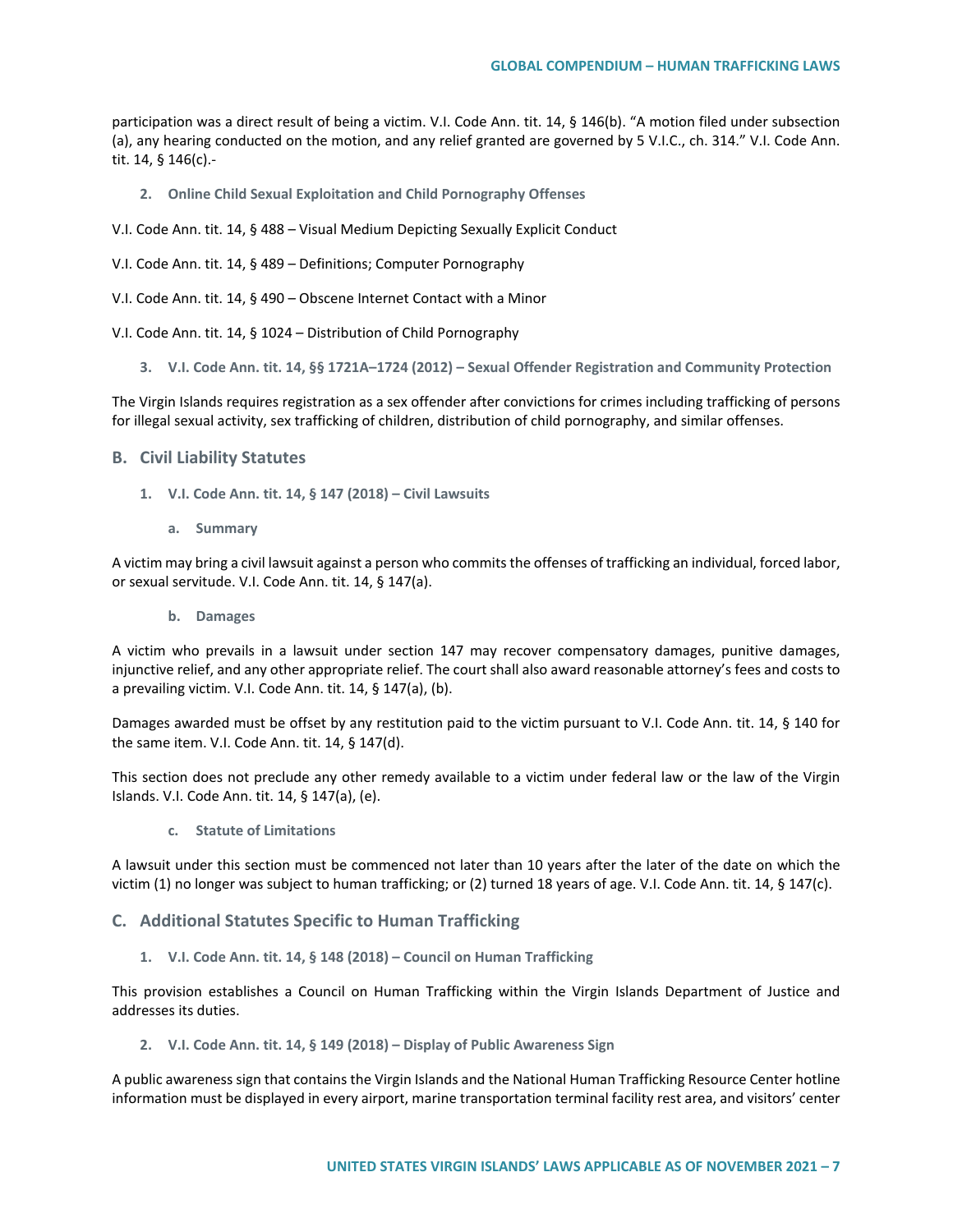in the Territory, which are open to the public; strip club or other sexually oriented business; business entity found to be a house of prostitution; job recruitment center; hospital; and emergency care provider.

**3. V.I. Code Ann. tit. 14, § 150 (2018) – Eligibility for Benefit or Services** 

Minors who have engaged in commercial sexual activity and trafficking victims are eligible for benefits and services through the Criminal Victims Compensation Commission and other agencies, regardless of immigration status.

As soon as practicable after first encountering an individual who reasonably appears to be a trafficking victim or a minor who has engaged in commercial sexual activity, a department or agency shall notify the appropriate agency that the victim or minor may be eligible for benefits or services.

**4. V.I. Code Ann. tit. 14, § 151 (2018) – Law Enforcement Protocol** 

Upon request by an individual whom the Attorney General reasonably believes is or has been subjected to a severe form of trafficking or criminal offense, the Attorney General shall, as soon as practicable, complete, sign, and provide a completed USCIS Form I-914B or Form I-918B, and ask a federal law enforcement officer to request continued presence in the United States. V.I. Code Ann. tit. 14, § 151(a).

If the Attorney General determines that an individual does not meet the requirements for the above provision, the Attorney General shall inform the individual of the reason for this determination, and that the individual may elect to make another request and submit additional evidence to satisfy the requirements. V.I. Code Ann. tit. 14, § 151(b).

**5. V.I. Code Ann. tit. 14, § 152 (2018) – Grant to or Contract with Service**

To the extent that funds are appropriated for this purpose, the Virgin Islands Law Enforcement Planning Committee may make a grant to the Council for Human Trafficking or a nongovernmental victims' service organization, to develop or expand service programs for human trafficking victims.

**6. V.I. Code Ann. tit. 24, § 17 (1968) – Fair Labor Standards** 

An employee may bring a civil lawsuit to recover unpaid wages. The court may award costs and attorney's fees to a prevailing plaintiff. V.I. Code Ann. tit. 24, § 17. Willful violations of this provision may result in additional penalties. V.I. Code Ann. tit. 24, § 16.

More information is available at: [https://www.vidol.gov/employee-rights/.](https://www.vidol.gov/employee-rights/)

**D. Significant Cases**

No significant cases were found regarding the Virgin Islands human trafficking statutes.

**E. Academic Research/Papers**

No academic research or papers were found regarding the U.S. Virgin Islands human trafficking statutes.

**F. Resources**

National Human Trafficking Hotline (U.S. Virgin Islands): <https://humantraffickinghotline.org/state/us-virgin-islands>

U.S. Department of Health & Human Services, *U.S. Virgin Islands: Efforts to Combat Human Trafficking* (2017): [https://www.acf.hhs.gov/sites/default/files/otip/us\\_virgin\\_islands\\_profile\\_efforts\\_to\\_combat\\_human\\_tr](https://www.acf.hhs.gov/sites/default/files/otip/us_virgin_islands_profile_efforts_to_combat_human_trafficking.pdf) [afficking.pdf](https://www.acf.hhs.gov/sites/default/files/otip/us_virgin_islands_profile_efforts_to_combat_human_trafficking.pdf)